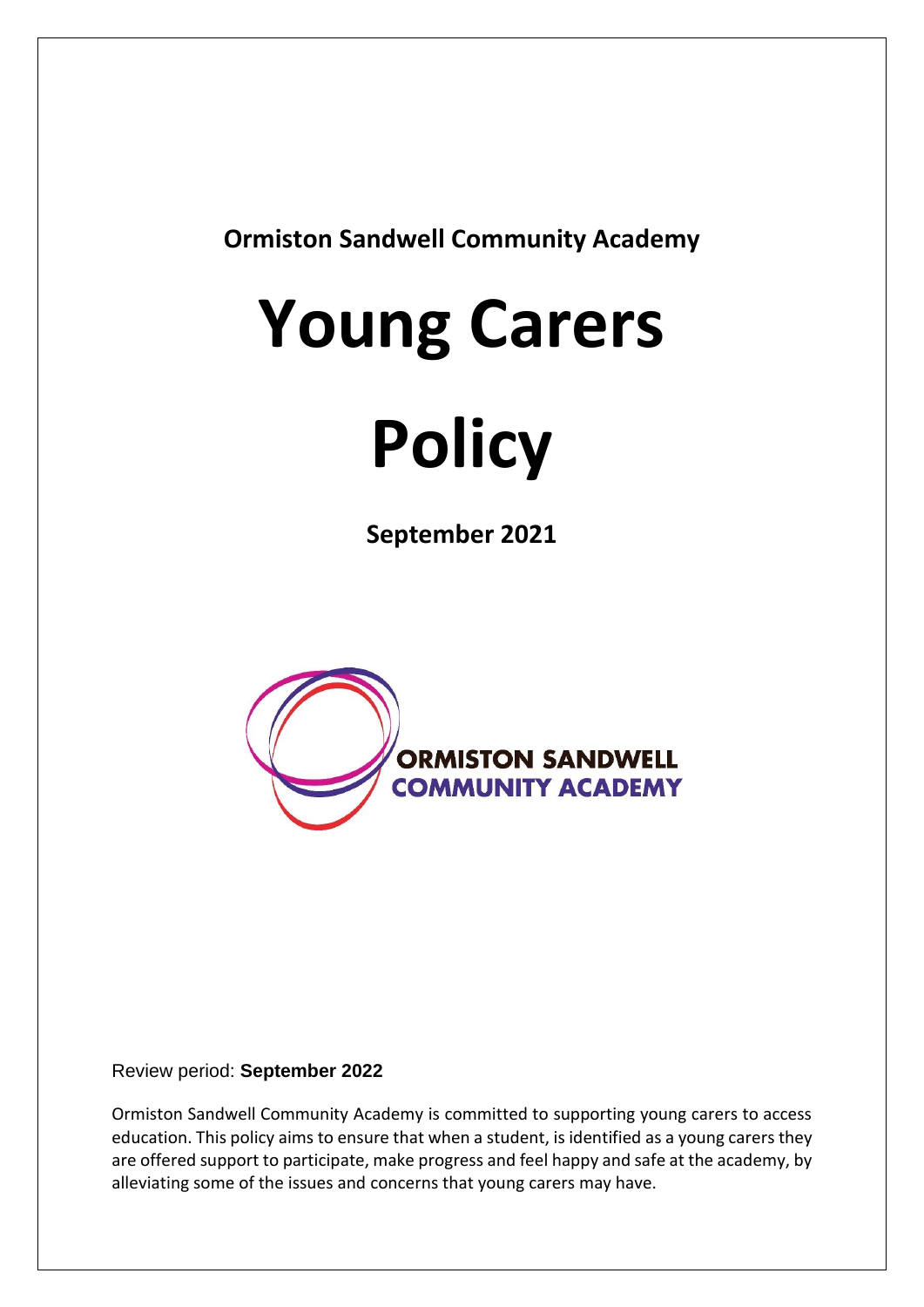#### **Young carer**

A young carer is a young person who is helping to look after someone at home. Most are caring for a parent, but some may be taking responsibility for a sibling, grandparent or other relative. In some instances, a young carer may care for more than one family member.

The person they look after will have one or more of:

- Physical disability (including sensory disability)
- Learning disability
- Mental health problem
- Chronic illness
- Substance misuse problem.

A young carer will take on additional responsibilities to those appropriate to their age and development. A young carer might be providing the main care or share responsibilities with another family member.

The caring tasks that a young carer has to deal with can range from:

- **Nursing care -** giving medication, injections, changing dressings, assisting with mobility
- **Personal intimate care**  washing, dressing, feeding and helping with toilet requirements
- **Emotional care -** monitoring the emotional state of the person cared for, listening, supporting a parent/carer through mental health issues
- **Domestic care -** doing a substantial amount of housework, cooking, shopping, cleaning, laundry
- **Financial care -** running the household finances
- **Child care -** taking responsibility for younger siblings in addition to their other caring responsibilities.

### **Our school**

Ormiston Sandwell Community Academy acknowledges that there are likely to be young carers among its students, and that being a young carer can have an adverse effect on a young person's education.

As a result of the additional responsibilities at home, a young carer might experience:

- Being late or absent due to responsibilities at home
- Concentration problems, anxiety or worry
- Emotional distress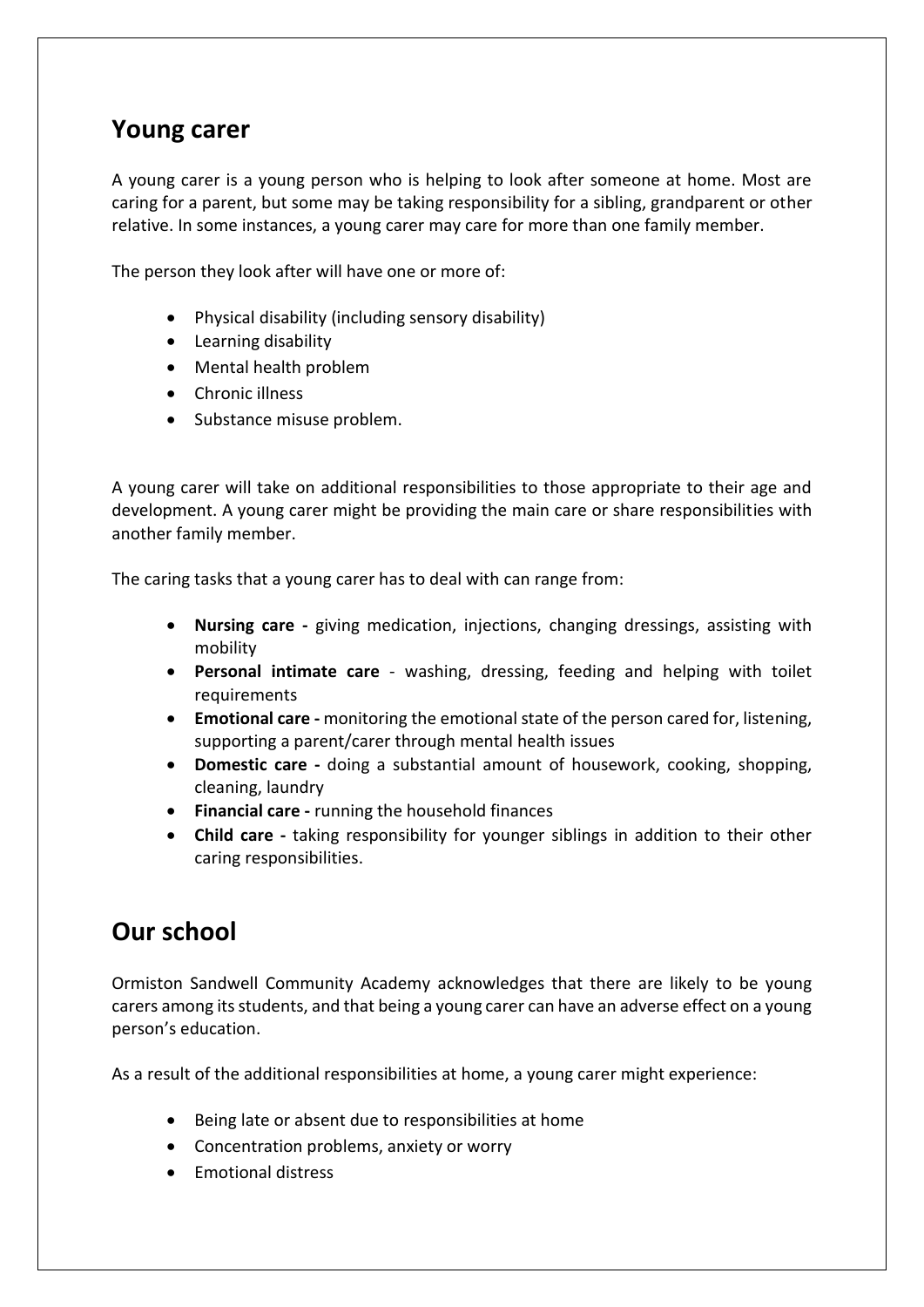- Tiredness
- Lack of time for homework
- Poor attainment
- Physical problems caused by carrying out care needs
- An increased level of maturity as a result of assuming an adult role
- Behavioural issues (taking out their anger or frustration or becoming withdrawn)
- Lack of time for extra-curricular activities
- A feeling of isolation, unwilling to take friends home
- Reduced opportunities to develop social skills
- Bullying
- Low self-esteem
- It also might be difficult to engage their parents (due to fears about child being taken into care, fears about their condition being misunderstood or their parenting skills being called into question). They may be unable to attend parents' evenings.

#### **Extra support**

At Ormiston Sandwell Community Academy, we recognise that young carers may need extra support to ensure they feel supported and have equal access to education.

As part of our duty of care and commitment to young carers, we will:

- Identify our young carers
- Have a member of staff with special responsibility for young carers, who will let all students know who they are and what they can do to help
- Provide young carers with opportunities to speak to a mentor
- Treat young carers in a sensitive manner
- Uphold confidentiality
- Ensure young carers can access all available support services in the academy
- Ensure we put young carers in touch with the local Young Carers Service (Sandwell Young Carers)
- Follow child protection/safeguarding procedures regarding any young carer at risk of significant harm due to inappropriate levels of caring.
- Promote discussion and learning in all areas of the curriculum to facilitate an understanding, acceptance of and respect for, the issues surrounding illness, disability and caring
- Ensure we comply with the Disability Discrimination Act by offering disabled parents support to get their children into school
- Ensure all staff have an awareness of the warning signs to help spot young carers who have not been identified.